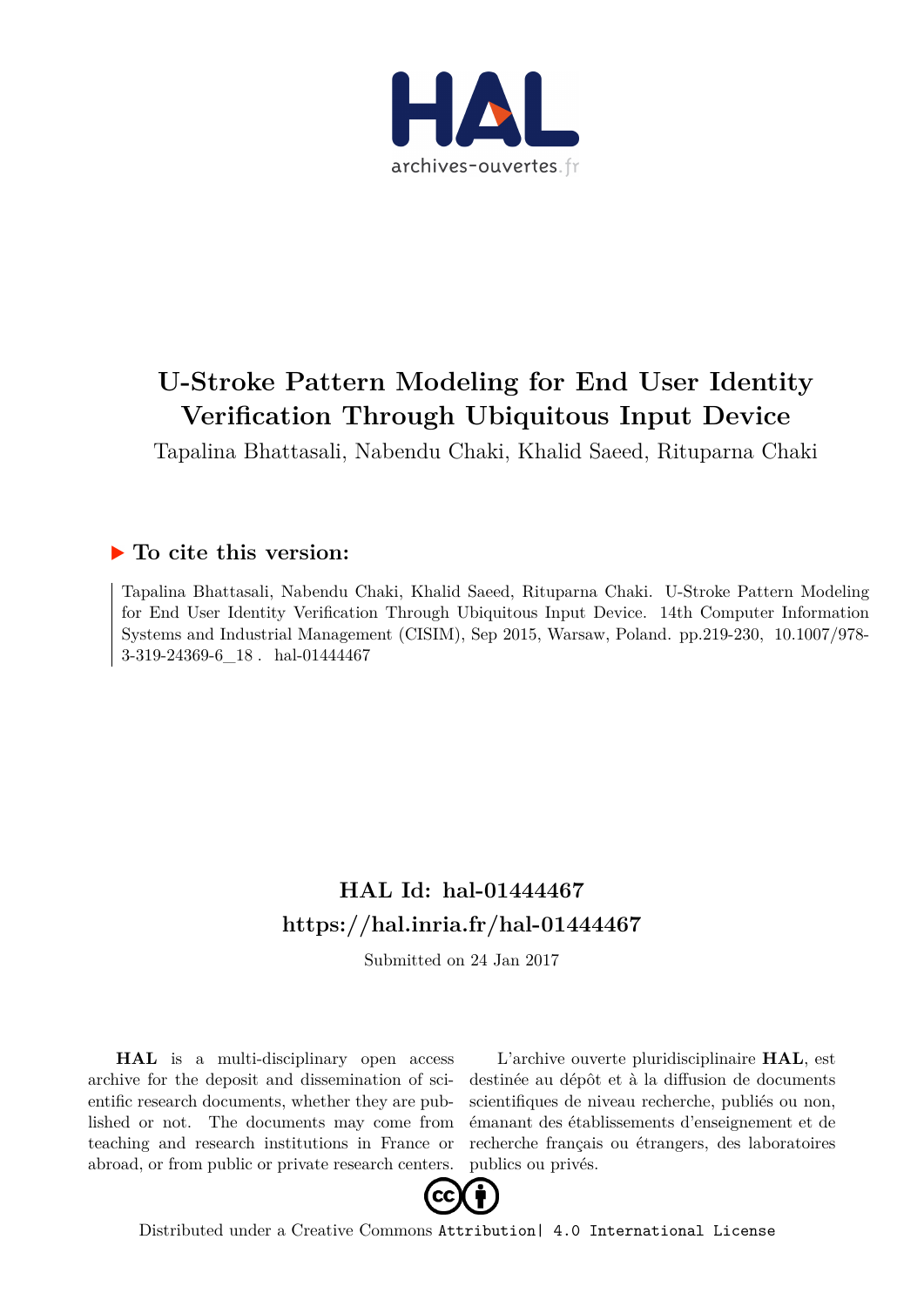## **U-Stroke Pattern Modeling for End User Identity Verification through Ubiquitous Input Device**

Tapalina Bhattasali<sup>1</sup>, Nabendu Chaki<sup>1</sup>, Khalid Saeed<sup>2</sup>, Rituparna Chaki<sup>3</sup>

<sup>1</sup>Department of Computer Science & Engineering, University of Calcutta, Kolkata, India tapolinab@gmail.com,nabendu@ieee.org

<sup>2</sup> Faculty of Computer Science, Bialystok university of Technology, Bialystok, Poland khalids@wp.pl

<sup>3</sup>A.K.Choudhury School of Information Technology, University of Calcutta, Kolkata, India [rchaki@ieee.org](mailto:rchaki@ieee.org)

**Abstract.** Identity verification on ubiquitous input devices is a major concern to validate end-users, because of mobility of the devices. User device interaction (UDI) is capable to capture end-users' behavioral nature from their device usage pattern. The primary goal of this paper is to collect heterogeneous parameters of usage patterns from any device and build personal profile with goodrecognition capability. This work mainly focuses on finding multiple features captured from the usage of smart devices; so that parameters could be used to compose hybrid profile to verify end- users accurately. In this paper, U-Stroke modeling is proposed to capture behavioral data mainly from smart input devices in ubiquitous environment. In addition to this, concept of CCDA (capture, checking, decision, and action) model is proposed to process U-Stroke data efficiently to verify end-user's identity. This proposal can draw attention of many researchers working on this domain to extend their research towards this direction.

**Keywords:** U-Stroke · Smart Device · Touch Screen · Ubiquitous Input Device · Identity Verification

### **1 Introduction**

Nowadays, mobile devices become smarter by offering multiple types of computing services at any place and at any time. Ubiquitous input devices [1] (smart phone, tablet, phablet, PDA, laptop, netbook etc.) become rich source of personal data, due to its support towards "any" paradigm. Sensitive personal data (such as password, financial information, health records [2]), stored in mobile devices are growing day by day. As a result, they are becoming attractive target to be attacked. Accurate identity verification of end-user is becoming a major requirement to preserve confidentiality and integrity in uncontrolled environment.

 Traditional authentication mechanism (PIN/Password based) can be easily compromised. Anyone can access all services and can misuse personal information stored in the device, if device is misplaced. Implicit authentication mechanism needs to be

adfa, p. 1, 2011. © Springer-Verlag Berlin Heidelberg 2011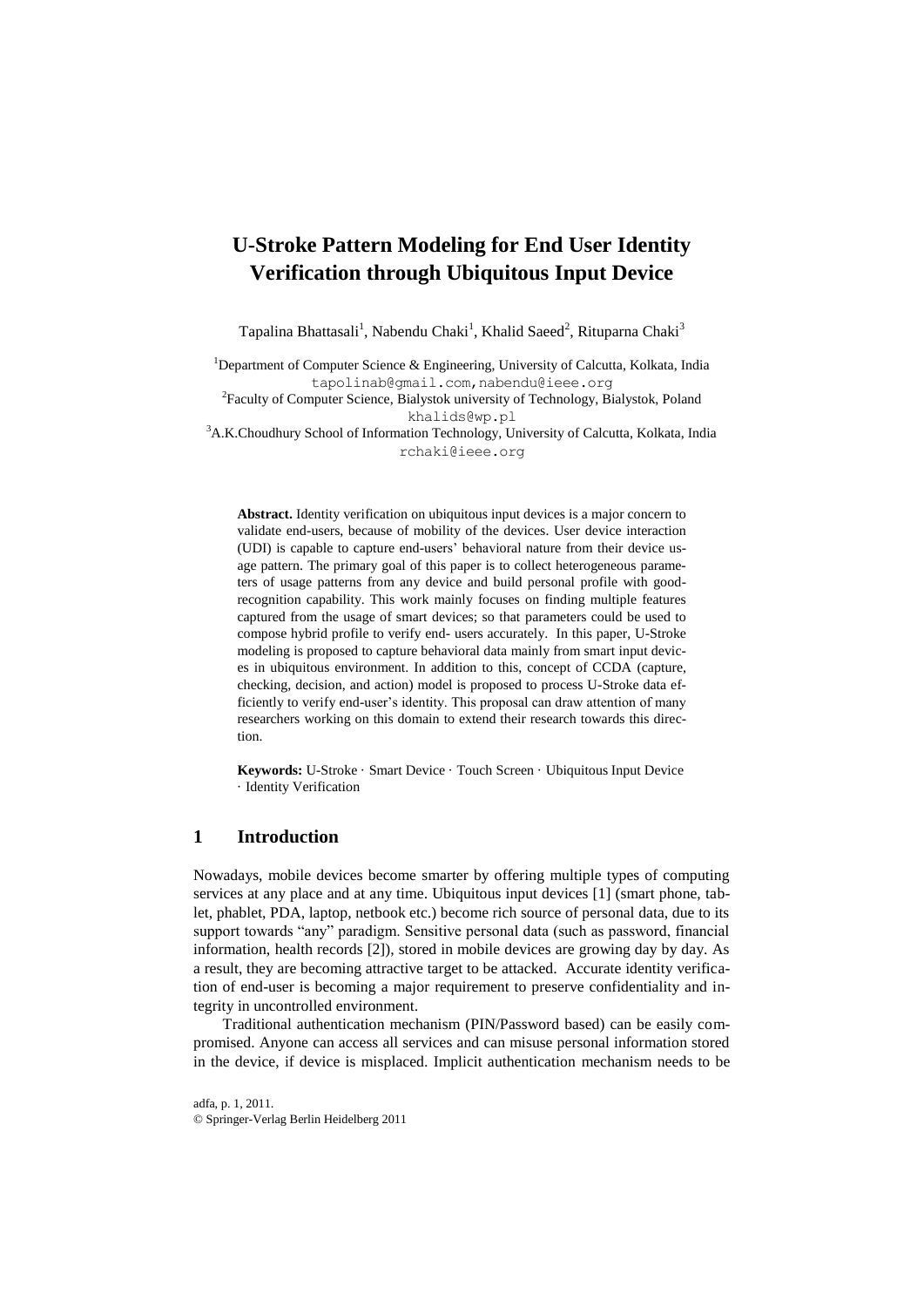considered without affecting normal usage pattern to overcome existing weak authentication methods. Typing on computer keyboard is completely different from typing on smart devices having small keypads [3] and sensors enabled touch screen. Today, user-friendly touch screens are widely used on many devices such as mobile phones, tablets, and computers. As smart devices can perform multiple tasks at the same time, data acquisition only during typing is not efficient to build user profile. Beside this, typing on touch-screen based smart devices becomes more error-prone compared to computer keyboard based typing. Only temporal data based keystroke analysis is not sufficient to build unique user profile for any ubiquitous device. Therefore, keystroke analysis needs to be merged with touch screen based gesture analysis to enhance success rate of identity verification. Keystroke dynamics is mainly considered for desktop computers [2]. Since touch devices comprise sensors to capture environmental changes, they offer more capabilities to authenticate users accurately. Ubiquitous devices consider a different type of Human to Machine (H2M) communication by changing traditional way of human-computer interaction (HCI).

The major contribution of this paper is to propose a novel H2UID (human to ubiquitous input device) interaction mechanism U-Stroke (ubiquitous stroke) that can be applied to any computing device. This type of H2M communication is considered here to verify identity of end-user either by using distinct model or authentication model. Here human to human verification (H2HV) is defined by proposed CCDA (capture, checking, decision, and action) processing model. Different types of U-Strokes and their multiple features are discussed here along with collected data through Android device, which may attract researchers to work on this domain in future.

The rest of the paper is organized as follows. Section 2 presents a brief survey of existing works on this domain. Section 3 describes proposed U-Stroke analysis to verify end-user identity through ubiquitous devices. Section 4 presents brief analysis part followed by conclusion in section 5.

## **2 Literature Survey**

Researchers are very much interested to work on human computer interaction to be considered as a means of verification of end-user identity [3, 4, 5, 6, 7, 8, 9]. Nowadays, HCI interaction with ubiquitous computing device becomes popular. Instead of considering end user authentication by means of only PINs or passwords, researchers are working on this area in recent years. Related works can be considered from different aspects such as user's identity verification by keystroke dynamics, by finger movements and tapped information on sensor based touch screens. "Touch Sensor" is the predecessor [10] of modern touch screens. In a few recent studies, touch-based biometrics is proposed for mobile devices instead of keystroke dynamics. There exists several finger gestures based authentication on touch screen of mobile devices. According to literature survey, very few works are based on continuous authentication on smart devices. Software like Touch logger can detect usage pattern of device owner and block unauthorized access to the device. Biometric touch information can be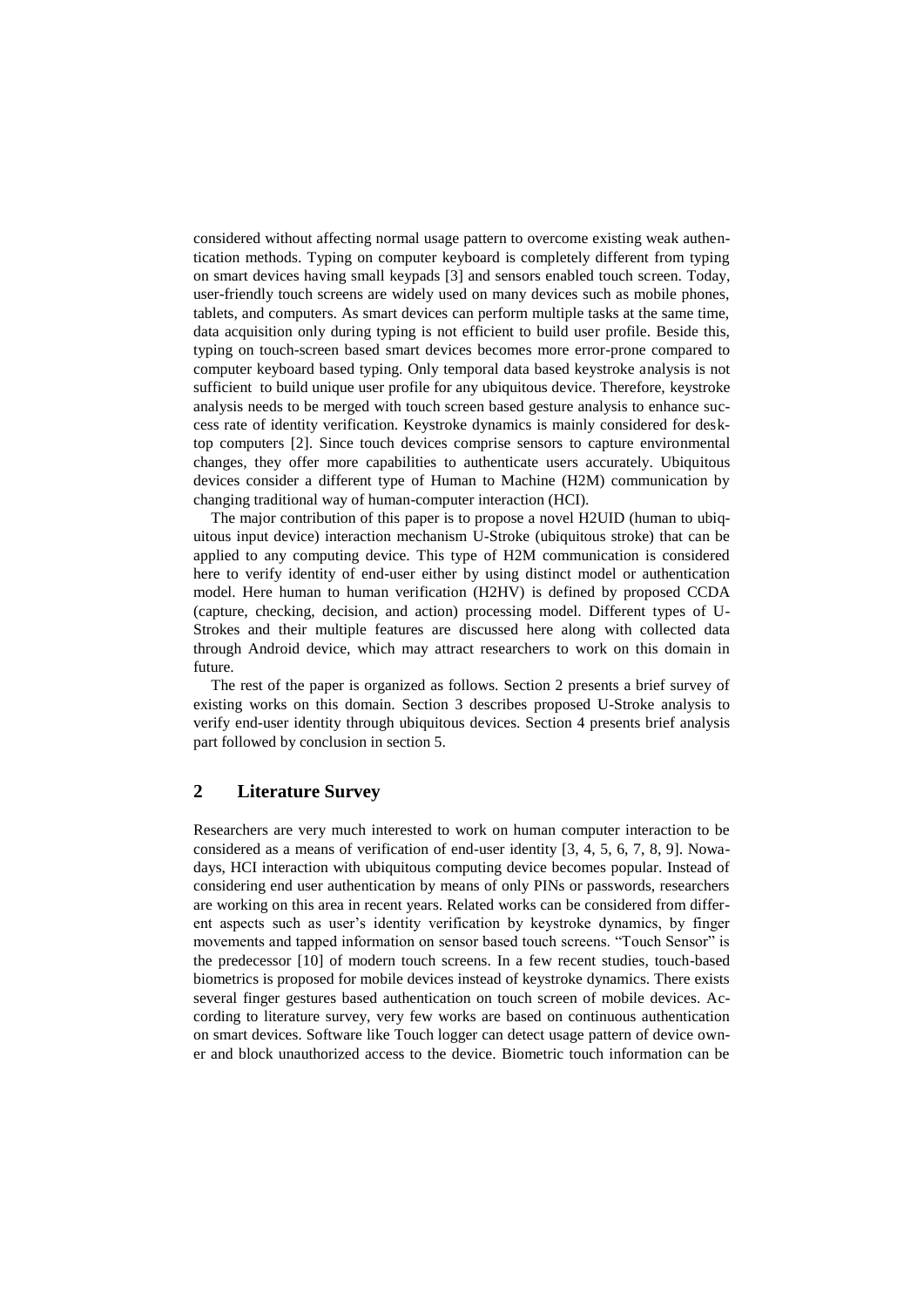considered to enhance the security by using screen unlock. Interaction data are captured by sensors without affecting normal activities. If it is detected that the current end-user is different from the device owner, explicit access policy needs to be triggered.

PIN authentication method is strengthened with sensor data and timings. Different parameters can be collected like acceleration values, touching pressure, touched area on the screen, different temporal values like key-hold time or inter-key time. Flexible authentication can be implemented without considering predefined text. After a learning phase, end - users are authenticated while entering normal text. Touch dynamics may extract features like priority of usage of left and right hand, one-hand or both hand, use of thumb or index finger, stroke size, stroke timing, stroke speed, and timing regularity. Another way of implicit authentication is through learning behavior of a user- based on sent and received text messages, phone calls, browser history, and location of the smart phone. Instead of entering text into a soft keyboard, gestures like sliding towards a special direction or taps are most efficiently used. Generally, target acquisition tasks are carried out with a stylus that is much smaller than the targets. Among various information processing model, Fitt's model is dependent on finger size and type of stroke [11]. Complexity of Welford's model [12] is high compared to Whiting's model, but Welford model is more efficient to define information processing task. A major challenge is to apply Fitts' law to finger input, which may not be efficient for small-sized targets. This is mainly due to "Fat Finger" problem. Fitts' law fails if targets are small. As finger touch on smart phones and tablets becomes popular, examining Fitts' law [11] for finger touch attracts attention of many HCI researchers. Other information processing models [12] are not utilized effectively to model touch gesture till date.

After studying various existing works on this domain, it can be said there is no suitable model exists till date, which can be applied to any device for end-user verification. Most of the touch screen based authentication techniques consider few parameters or includes the features that are only available to costly devices. Considering few strokes with few parameters may not give accurate result. However, processing too many parameters may slow down the procedure. In order to improve the efficiency and accuracy of end-user identity verification, proposed work mainly focuses on finding physical or virtual UDI parameters of individual users and build hybrid personal profiles for accurate identification of end-users through ubiquitous input devices.

## **3 Proposed Work**

Any type of user to input device interaction is proposed as U-Stroke, which is analyzed to identify end-users to any device in ubiquitous environment. U-Stroke analysis considers typing on numerical keypad or QWERTY keypad of mobile phone, external keyboard of tablet, and physical keyboard of desktop or laptop as physical keystroke; typing on on-screen QWERTY keypad of smart devices or any interaction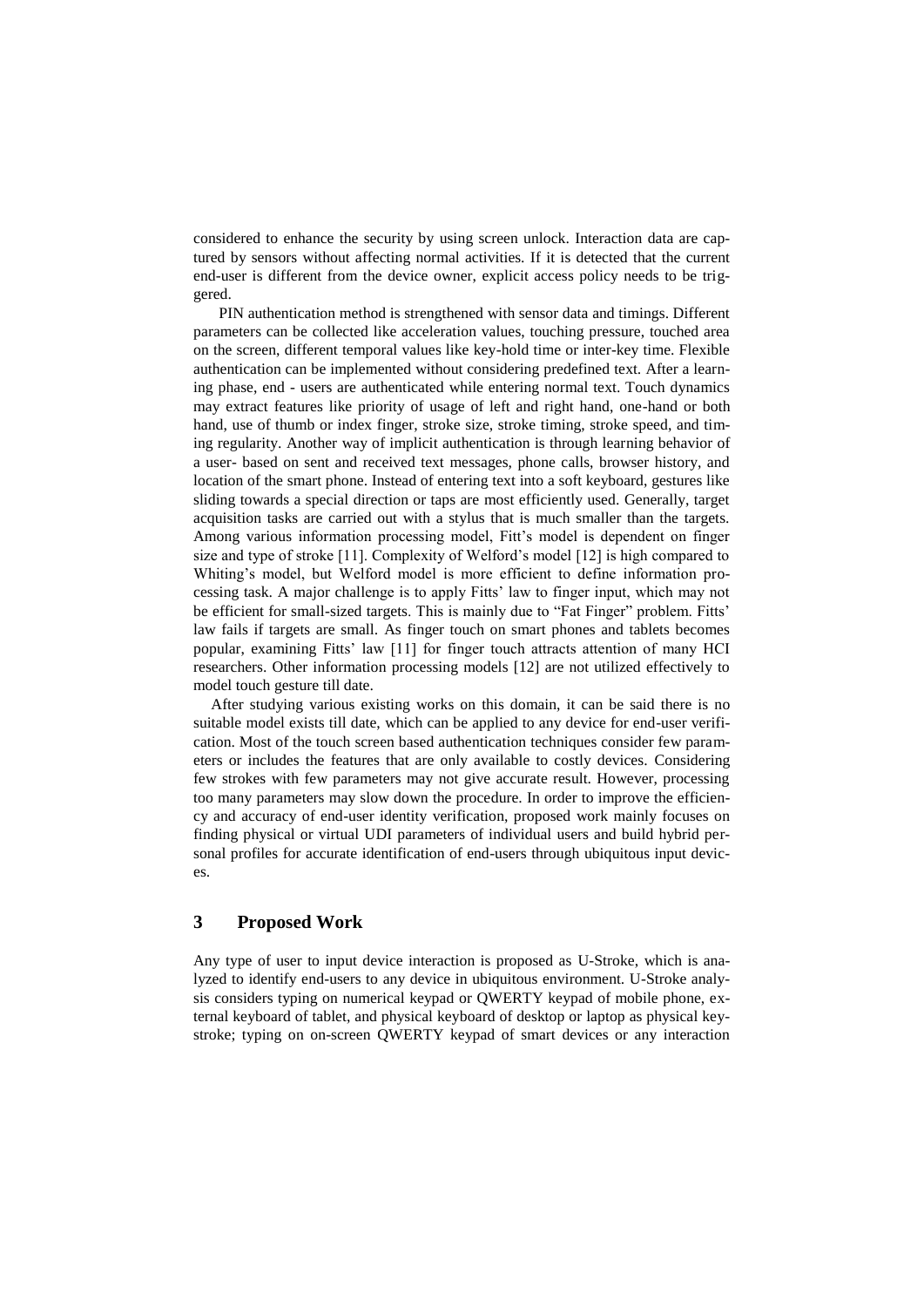with touch screen as touch stroke. The concept of U-Stroke pattern is proposed to model any human interaction with ubiquitous input device (H2UID).

**Definition (U-Stroke).** It is designed for any type of end-user to input device interaction (UDI) on user-friendly interface of smart devices {smart phone, tablet, phablet (phone + tablet)} in ubiquitous environment to validate H2M communication. U-Stroke is implicitly used to create hybrid profile of end-user (HPEU) for identification as well as verification.

Classification of proposed U-Stroke pattern is presented in figure 1.



**Fig. 1.** U-Stroke Pattern

H2UID identity verification triggers multiple times during usage. Detailed classification of proposed U-Stroke pattern is described below.

**P- KeyStroke (Physical KeyStroke)**–It behaves as keystroke dynamics on physical (hard) keyboards of desktops or laptops or keypads of mobile phones. This type of keystroke mainly considers temporal (key press event, latency, typing speed etc.) data. As keypad of mobile devices may differ with physical keyboards, P-Keystroke patterns may differ.

**Touch Stroke–** It is based on the usage pattern on touch screen. To recognize valid user, multiple sensor data are integrated to model user variation.

**V- KeyStroke (Virtual KeyStroke)–**It considers typing on soft keyboard (virtual) on touch screen. Distance between neighbor keys of soft keyboard is much lesser than distance between neighbor keys of hard keyboard. V-Keystroke mainly includes touch\_down, and touch\_up events.

**S-Stroke (Slide Stroke)–** If finger movement on touch screen is either in horizontal direction (left or right) or in vertical direction (top or bottom), it is a type of S-Stroke. It is unidirectional and probability of touch\_move event is high.

**W-Stroke (Write Stroke)** –If finger (mainly index) acts just like stylus, used normally for writing or drawing on the screen, it is a type of W-Stroke. This stroke is similar to handwriting. W-Stroke includes touch\_down, touch\_move and touch\_up events.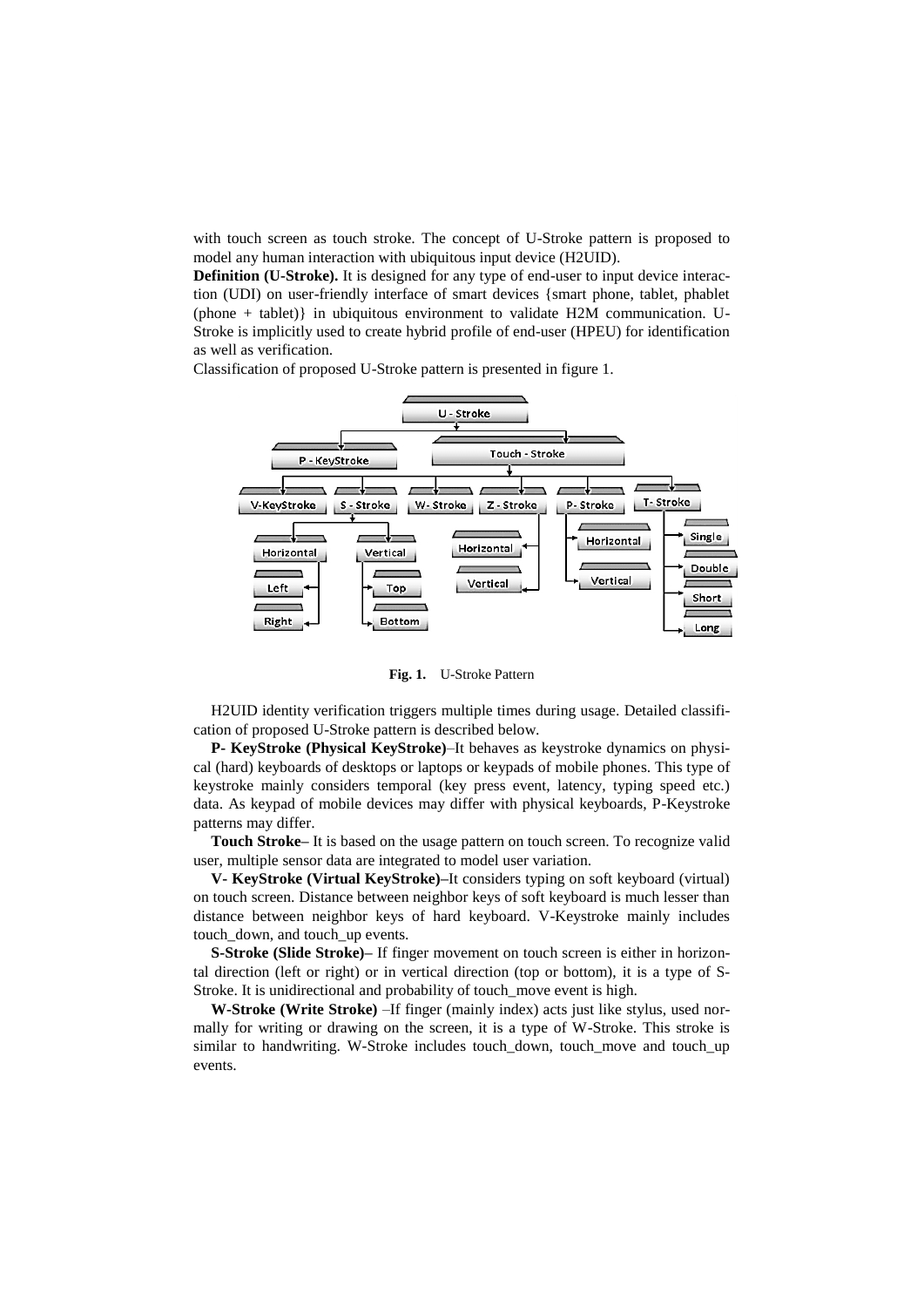**Z-Stroke (Zoom Stroke)**– If two fingers (mainly thumb and index of right hand) start from the same point and move towards opposite directions, it is a type of Z-Stroke. It is considered as open stroke as it moves outwards. Z-Stroke is bi-directional and probability of occurrence for touch\_move event is high.

**P-Stroke (Pinch Stroke) –** If two fingers (mainly thumb and index of right hand) start from two opposite directions and move towards same point, it is a type of P-Stroke. It is considered as close stroke as it moves inwards on touch-screen. P-Stroke is bi-directional and probability of occurrence for touch\_move event is high.

**T-Stroke (Tap stroke)** –If touch down, and touch up events occur due to the stroke similar to single click, double lick, long tap or short tap on touch screen and screen unlock, it is a type of T-Stroke. Probability of occurrence for touch\_down event is high.

#### **3.1 U-Stroke Pattern Modeling through Ubiquitous Input Device (UID)**

This section presents detailed idea about how U-Stroke pattern processing model can be defined in terms of information processing model like Welford's model [12]. Here proposed U-Stroke Pattern Processing Model is defined by CCDA (capture, checking, decision, and action) concept with self-loop to identify end-user. This CCDA concept is mapped to the identity verification of end-user. Capture process is mainly used to collect U-Stroke data. Checking process is mainly used to classify U-Stroke pattern. Decision process is used mainly to take decision. Action process is used to take necessary steps according to final decision. Short term memory is considered as local memory store and long term memory is considered as remote memory store. Self-loop (feedback) is used to update template profile. Figure 2 represents CCDA processing model for UID.



**Fig. 2.** CCDA Processing Model for UID

CCDA processing model of UID enables effective modeling of end-user's usage pattern from U-Stroke and creation of hybrid profile of end-user after extracting multiple features. Considering more than one feature can enhance accuracy level of classification. End-User's usage pattern is monitored multiple times to avoid malicious use. Less complex computation such as checking only device owner's validity can be performed through short term memory store (local). Short term memory can store device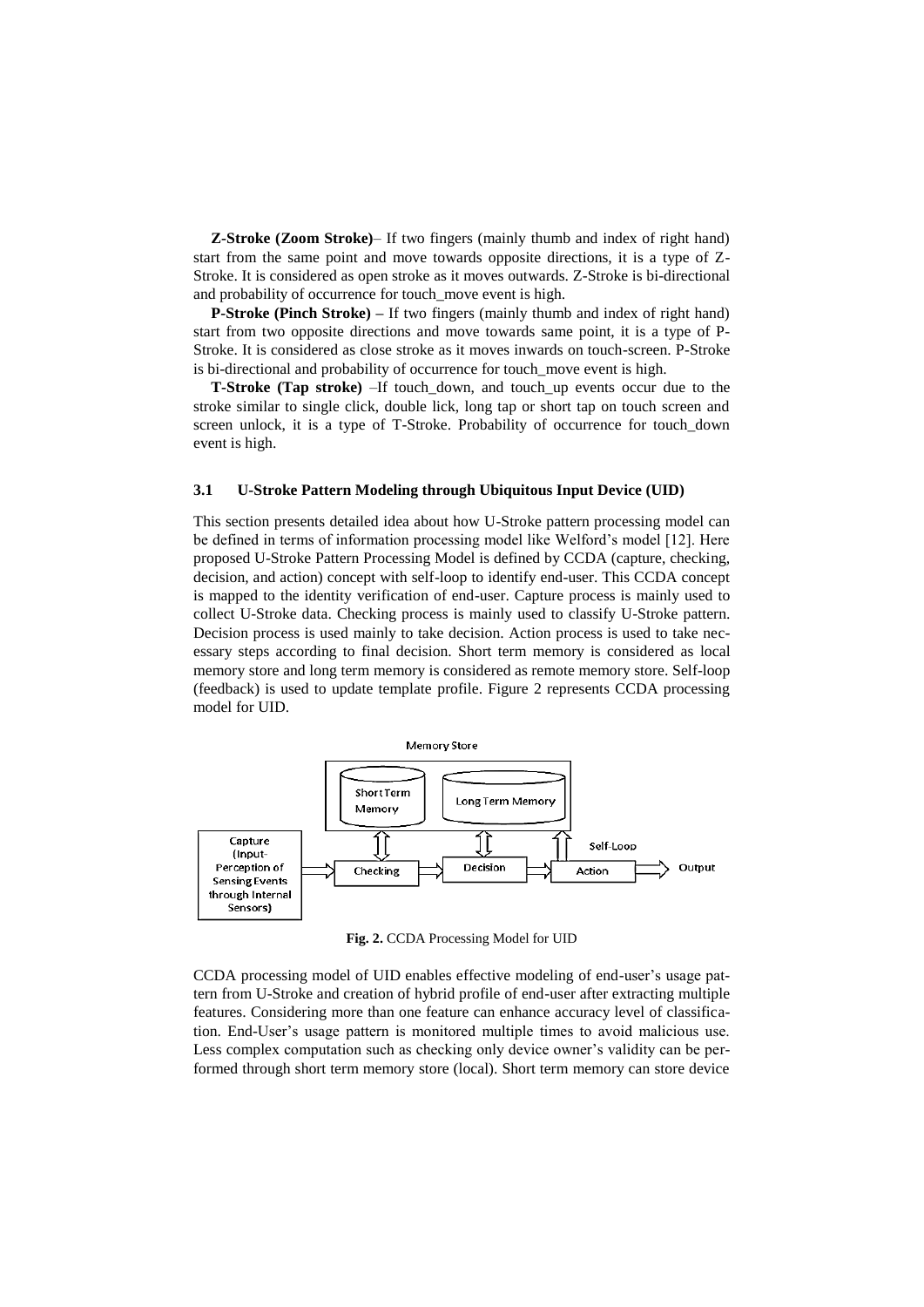owner's log file. However, other complex computations are performed through long term memory store (remote server) to reduce computational overhead from limited resource device. CCDA process model may slow down if multiple features are processed compositely. For this reason, composite features are separated before processing and then fused as a whole to speed up the process. Significant variation of user's profile is managed by frequent update of template through feedback path of CCDA processing model.

#### **3.2 End-User Identity Verification by U-Stroke Pattern Processing Model**

In this section, identity verification procedure of end-users through ubiquitous input devices is briefly presented. Definition of end-user identity verification is given below.

**Definition (n class H2HV).** A type of H2UID interaction based on U-Stroke pattern processing model CCDA, is classified into two sub-classes- distinction class (1: m verification, where  $n = m$ ) and authentication class (1:2 verification, where  $n = 2$ ).

In 1: m distinction logic (where  $m =$  number of enrolled end-users), identity of valid end-user is accurately determined among all other end-users. In 1:2 authentication logic (1st class  $\rightarrow$  valid user, 2nd class  $\rightarrow$  invalid user), identity of claimed owner of the device is determined. U-Stroke can produce raw events at every few milliseconds. One single operation generates a series of raw events to create secure hybrid profile of end-user (HPEU).

1:2 authentication logic can be processed on ubiquitous input device, depending on its capacity. Only owner's usage patterns are stored in short term memory of CCDA for verification. 1: n distinction logic is processed on web server, where usage patterns of n number of enrolled users are stored in long term memory of CCDA for verification. H2HV works in two phases- initial phase and verification phase.

Initial phase includes U-Stroke data acquisition task, multiple features extraction and processing, learning of data-set from environment and template generation. Verification phase includes U-Stroke data collection for claimed identity, multiple features extraction and processing, classification, fusion, match logic, decision logic. Capture process of CCDA model includes data acquisition task, multiple features extraction and processing, learning of data-set from environment and template generation of H2HV. Checking process of CCDA model includes classification, fusion, match logic. Decision process of CCDA includes decision logic and finally action needs to be taken according to security rule. Here main focus is given to data collection from touch screen enabled smart phones or tablets. However, U-Stroke pattern can be collected from any type of devices from traditional desktop computer to smart phone.

#### **Multiple Features Collected for Capture Process of CCDA Model.**

At first, H2UID interaction captures U-Stroke data according to device usage. Event e in U-Stroke consists of multiple parameters. Capture process of CCDA processing model includes raw data collection. U-Stroke raw data includes {activity, timestamp,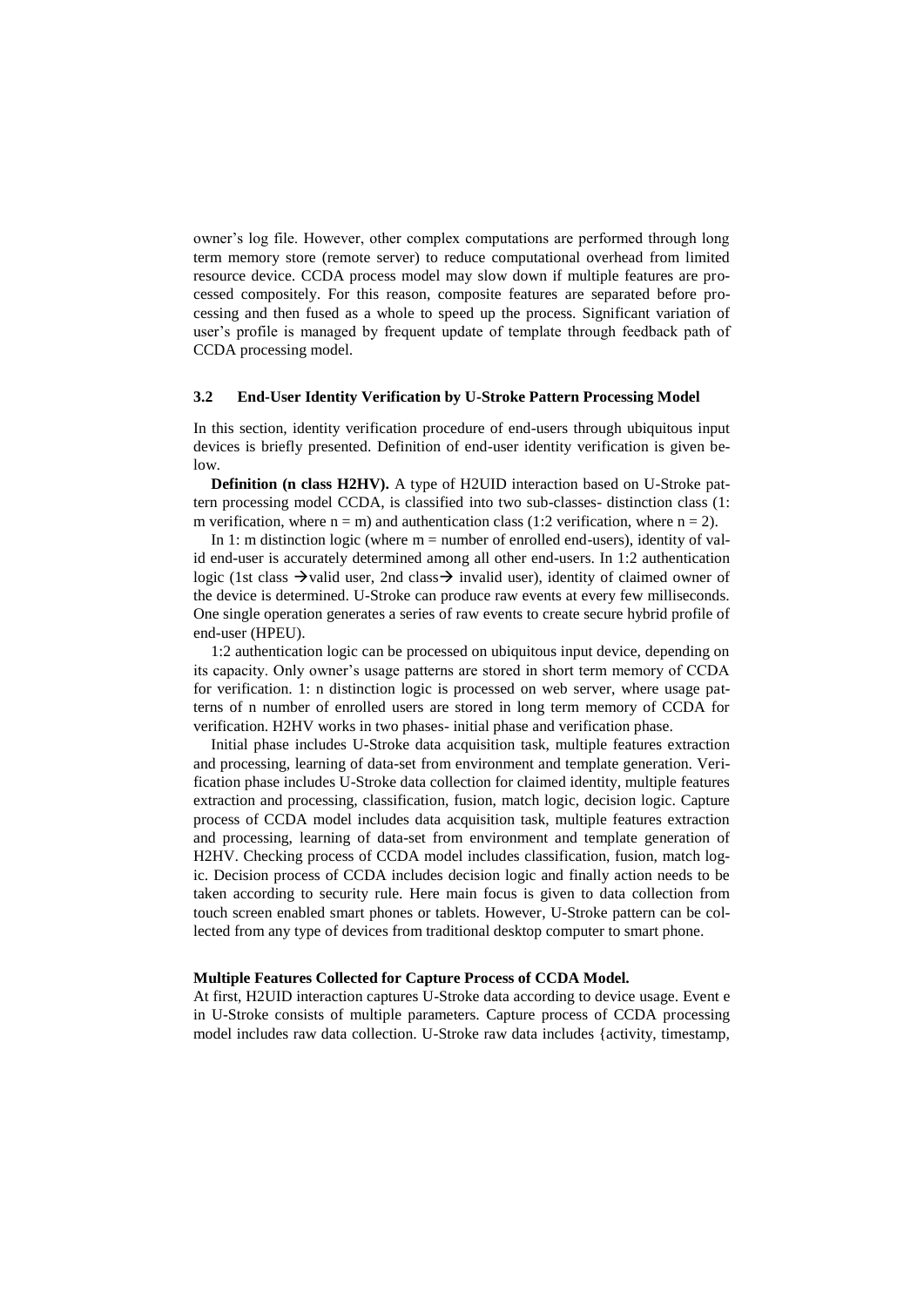X-coordinate, Y-coordinate, pressure, area covered}. Figure 3 represents U-Stroke analysis framework to verify identity of end-user in ubiquitous environment.



**Fig. 3.** U-Stroke Analysis for End-User Identity Verification (H2HV)

Features of U-Stroke pattern are presented below.

**activity-** P- KeyStroke, Touch-Stroke, V-KeyStroke, S-Stroke, W-Stroke, Z-Stroke, P-Stroke, T-stroke - all are under activity category. Three types of activity are touch down (0), touch move  $(0.5)$  and touch up (1).

**timestamp -** Absolute time of recorded action is measured in milliseconds. Timestamp depends on clock resolution of used devices [13].It is measured by Android API Date.getTime()[14]. Device clock is characterized by sampling rate of 1ms. **position (X-coordinate, Y-coordinate)** - On screen X-axis and Y-axis values of location of each touch point are recorded. When end-user touches the screen, one finger\_touch point (part of fingertip) is created. It is measured by Android API ImageView.getLocationOnScreen()[14].

**pressure-** Finger pressure ranges from 0 to 1. 0 implies no pressure and 1 implies normal pressure on the screen. However, few touch points hold the same value of finger pressure. Finger pressure force can be obtained by multiplying pressure and size of each touch point. It is measured by Android API Motion-Event.getPressure()[14]. To enhance usability of finger pressure data, values of pressure are expanded 1000 times.

**covered area-** Part of fingertip touched on the screen is considered as size of finger\_touch point. It is measured by Android API MotionEvent.getSize().The area covered by fingertip varies with the size of the finger or type of the finger.

Mapping of H2HV procedure with CCDA model is presented in table 1.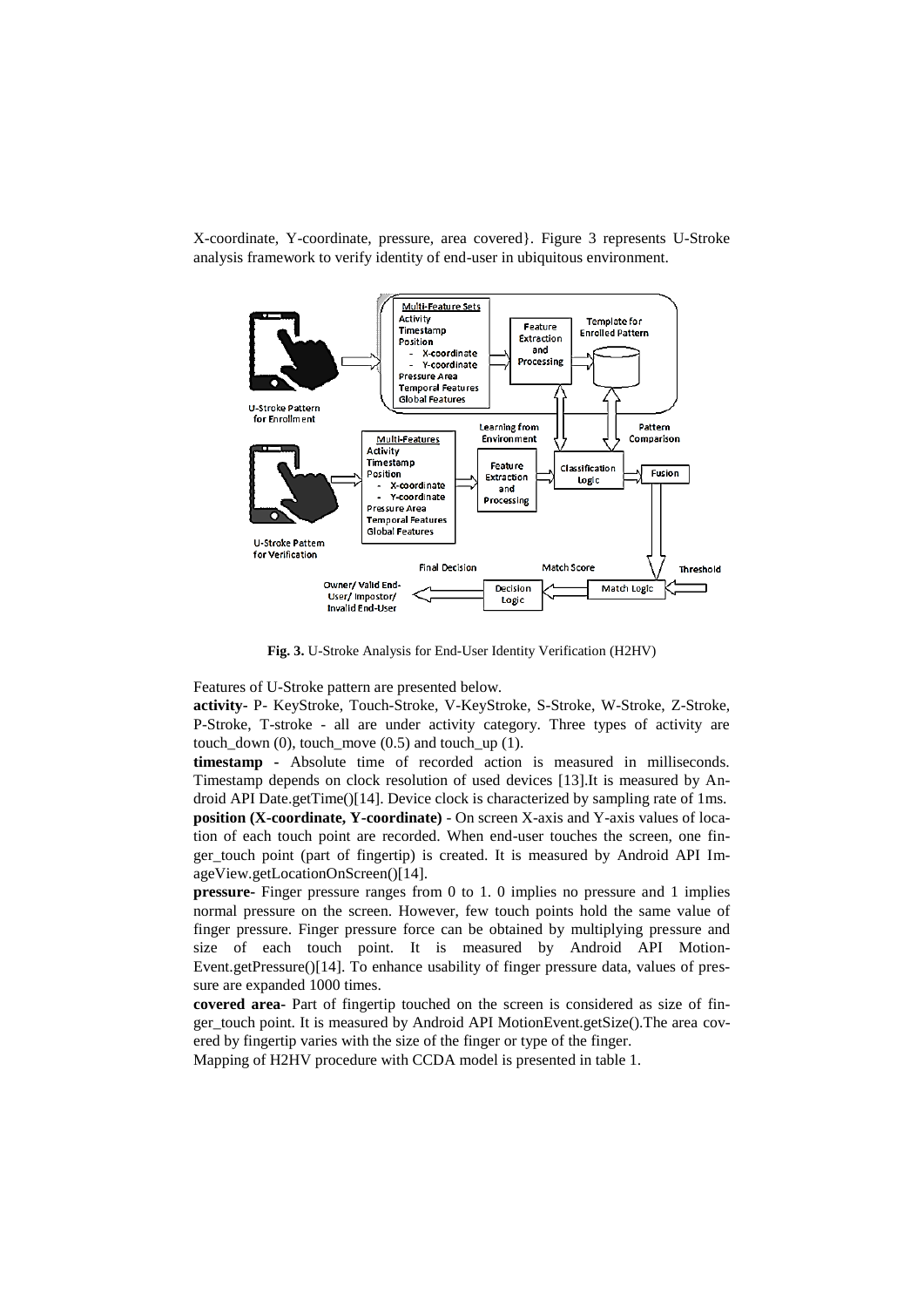**Table 1.** Mapping of H2HV Procedure with CCDA Model

| begin                                                                    |
|--------------------------------------------------------------------------|
| check H2HV phase                                                         |
| if $H2HV$ phase: $=$ initial then,                                       |
| enable CCDA(capture)                                                     |
| else if $H2HV$ phase: $=$ verification then,                             |
| enable CCDA (capture, checking, decision, action)                        |
| if $n=m$ in H2HV then, // $n \leftarrow$ number of end-users needs to be |
| checked for H2HV and $m \leftarrow$ number of enrolled user              |
| <i>activate 1:m distinction model</i>                                    |
| else if $n=2$ in H2HV then,                                              |
| $active 1:2$ authentication model                                        |
| end                                                                      |

Table 2 represents procedural logic of CCDA model to identify end-users in ubiquitous environment through any device.

| begin |                                                                                                                                                          |
|-------|----------------------------------------------------------------------------------------------------------------------------------------------------------|
|       | $process\ capture()$                                                                                                                                     |
|       | begin                                                                                                                                                    |
|       | collect UStroke(P-KeyStroke, T-KeyStroke) // data collection                                                                                             |
|       | aggregate X (activity, time, position <sub>x</sub> , position <sub>y</sub> , pressure, area) // data of<br>raw event                                     |
|       | fragment X into ${X_1, X_2, , X_n}$ based on time // feature extraction and                                                                              |
|       | processing                                                                                                                                               |
|       | construct feature vector F                                                                                                                               |
|       | fragment F into $\{f_1, f_2, , f_n\}$                                                                                                                    |
|       | map $X \{X_1, X_2, , X_n\}$ to $F \{f_1, f_2, , f_n\}$                                                                                                   |
|       | learn_context (CCDA self loop)                                                                                                                           |
|       | find frequency (used pattern)                                                                                                                            |
|       | store_template( $F$ )                                                                                                                                    |
|       | update(CCDA feedback)                                                                                                                                    |
|       | if template_size <= local_storge then,                                                                                                                   |
|       | encode and store (short_term_memory)                                                                                                                     |
|       | else                                                                                                                                                     |
|       | encode, transmitted through secure protocol and store (long_term_memory)                                                                                 |
|       | end                                                                                                                                                      |
|       | process checking()                                                                                                                                       |
|       | begin                                                                                                                                                    |
|       | calculate_closeness (U, F) // U $\rightarrow$ enrolled user's feature vector during veryfi-<br>cation, $F \rightarrow$ feature vector stored at template |
|       | evaluate similarity_score() and assign to to s                                                                                                           |
|       | fusion()                                                                                                                                                 |
|       |                                                                                                                                                          |

 $\overline{\phantom{0}}$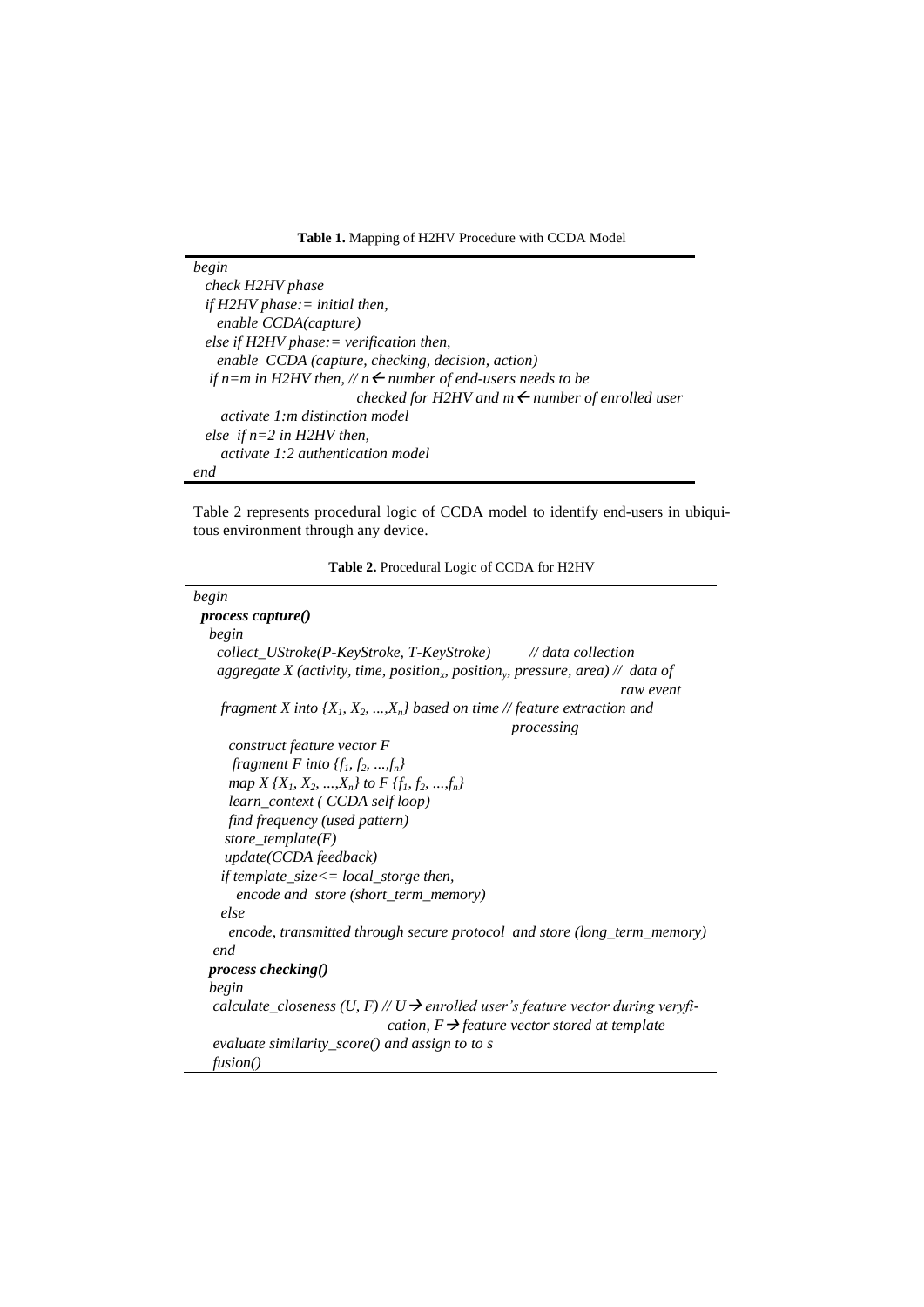```
 begin
assign w to each factor of U-Stroke //w\rightarrowweight
 calculate confidence_level(w,s)and assign to c
 end
evaluate match score(s, c, th) and assign to rank \frac{1}{t} th\frac{1}{t}dolerance level
end
process decision()
 begin
   if rank=1 then,
     set validity = true // valid end-user
    assign valid identity of end-user
  else
    set validity = false // invalid end-user
 end
process action()
  begin
   generate_warning() or block_user() // based on security context
 end
```
## **4 Analysis**

Overall data collection task is performed here by Spice Dual Core Phablet (screen size 5 inches or 12.7 cm), having easy to use touch based user interface with Android version 4.2 Jelly Bean. Here Android data acquisition device id is 37d4d7ddd0b99bdf. As U-Stroke contains heterogeneous strokes, multiple features are not processed as a whole; because it may consume more energy in low-cost devices. As for example, S-Stroke or W-Stroke with one finger move or a T- Stroke with one finger hit is quite different from P-Stroke or Z-Stroke with two fingers. It is seen from the collected raw data that there exists relation between two sets. Set 1 includes {activity, position (Xcoordinate, Y-coordinate), timestamp} and set 2 includes {pressure, area}. Set 1 is considered as fine-grained set, whereas set 2 is considered as coarse-grained set. Coarse grained set member "area" is proportional to finger-tip size of end-user. Fingertip size of thumb is greater than index. Frequency of use of thumb and index fingers are higher compared to other fingers. As multiple features are considered, FTA (failure to acquire) and FTE (failure to enroll) rate for H2UID interaction are almost equal to zero compared to other behavioral usage pattern analysis. However, probability of error for device usage (like V-Keystroke, W-Stroke, T-Stroke) is directly proportional to the size of fingertip. Fat finger also affects FTE and FTA parameters. Table 3 represents sample of U-Stroke raw data. Table 4 represents few strokes of U-Stroke pattern for user U1. To build strong profile of user U1 all raw data are collected such as T-Stroke, S-Stroke, and then are grouped according to type of stroke and are processed separately. Finally outputs of all features are fused to generate final decision.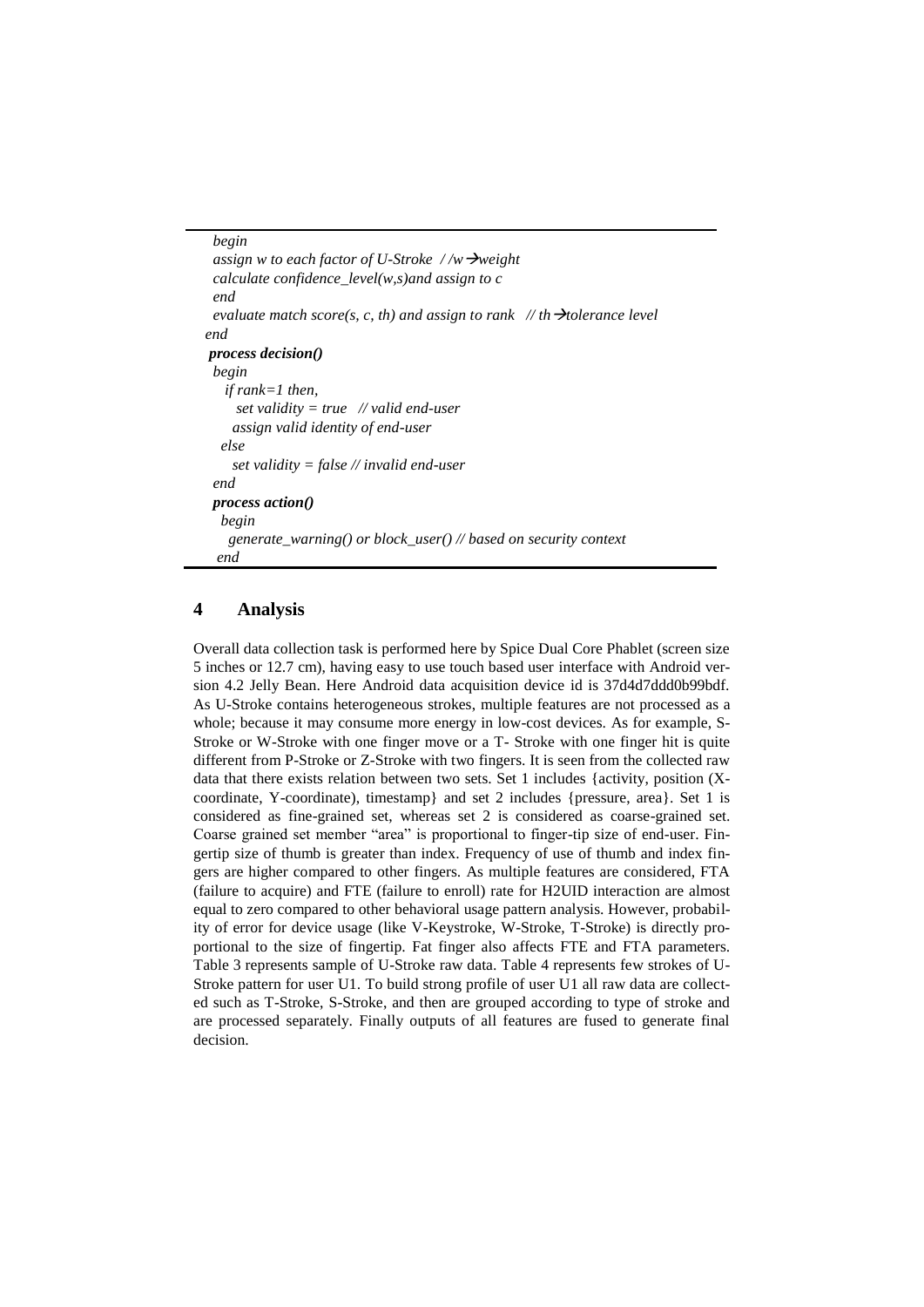| User-<br>ID    |          | <b>Fine Grained Features</b> | Coarse Grained<br>Features |                  |          |            |
|----------------|----------|------------------------------|----------------------------|------------------|----------|------------|
|                | Activity | Timestamp<br>(ms)            | $X -$<br>coordinate        | Y-<br>coordinate | Pressure | Area       |
| U1             | $\Omega$ | 4893336544                   | 272                        | 269              | 0.21     | 0.04444445 |
| U1             | 0.5      | 4893336790                   | 262                        | 271              | 0.32     | 0.04444445 |
| U1             | 0.5      | 4893336795                   | 123                        | 327              | 0.28     | 0.04444445 |
| U1             | 0.5      | 4893336952                   | 98                         | 336              | 0.17     | 0.13333336 |
| U1             | $\Omega$ | 4893337798                   | 108                        | 339              | 0.48     | 0.04444445 |
| U <sub>2</sub> | $\Omega$ | 4626934695                   | 138                        | 242              | 0.71     | 0.15555558 |
| U <sub>2</sub> | 0.5      | 4626934713                   | 140                        | 241              | 0.71     | 0.1777778  |
| U <sub>2</sub> | 0.5      | 4626934727                   | 180                        | 225              | 0.71     | 0.20000002 |
| U2             | 0.5      | 4626934744                   | 230                        | 220              | 0.71     | 0.1777778  |
| U <sub>2</sub> |          | 4626934790                   | 293                        | 216              | 0.55     | 0.13333336 |

**Table 3.** U-Stroke Raw Data Collected from Two End-Users

| Stroke           | Timestamp(ms) | X   | Y   | Pressure | Area     |
|------------------|---------------|-----|-----|----------|----------|
| T-Stroke         | 78864458      | 73  | 541 | 0.1      | 0.070588 |
| S-Stroke (right) | 79073654      | 125 | 656 | 0.133333 | 0.109804 |
| S-Stroke (left)  | 79137343      | 433 | 595 | 0.133333 | 0.129412 |
| $S-Stroke(up)$   | 79107024      | 392 | 600 | 0.141176 | 0.133333 |
| S-Stroke (down)  | 79168990      | 405 | 351 | 0.2      | 0.160784 |
| W-Stroke         | 79203117      | 244 | 271 | 0.233333 | 0.156863 |
| Z-stroke         | 59021345      | 240 | 481 | 0.266667 | 0.133333 |
| P-Stroke         | 37581872      | 394 | 55  | 0.137255 | 0.2      |

**Table 4.** Few Strokes of U-Stroke Pattern for User U1

Compared to existing works [15, 16], proposed model works well by collecting heterogeneous data, reduces resource consumption by using CCDA model, and works well for low-cost devices for considering only basic sensor features. Here only 1:2 authentication model is considered, where user U1 is treated as valid end-user (owner) of the device, whereas user U2 is treated as invalid one. Figure 4 represents end-user identification through coarse-grained features. It is seen that inter-user variability between user U1 and U2 is much higher than intra-user variability that can identify owner U1 of Spice Dual Core Phablet efficiently.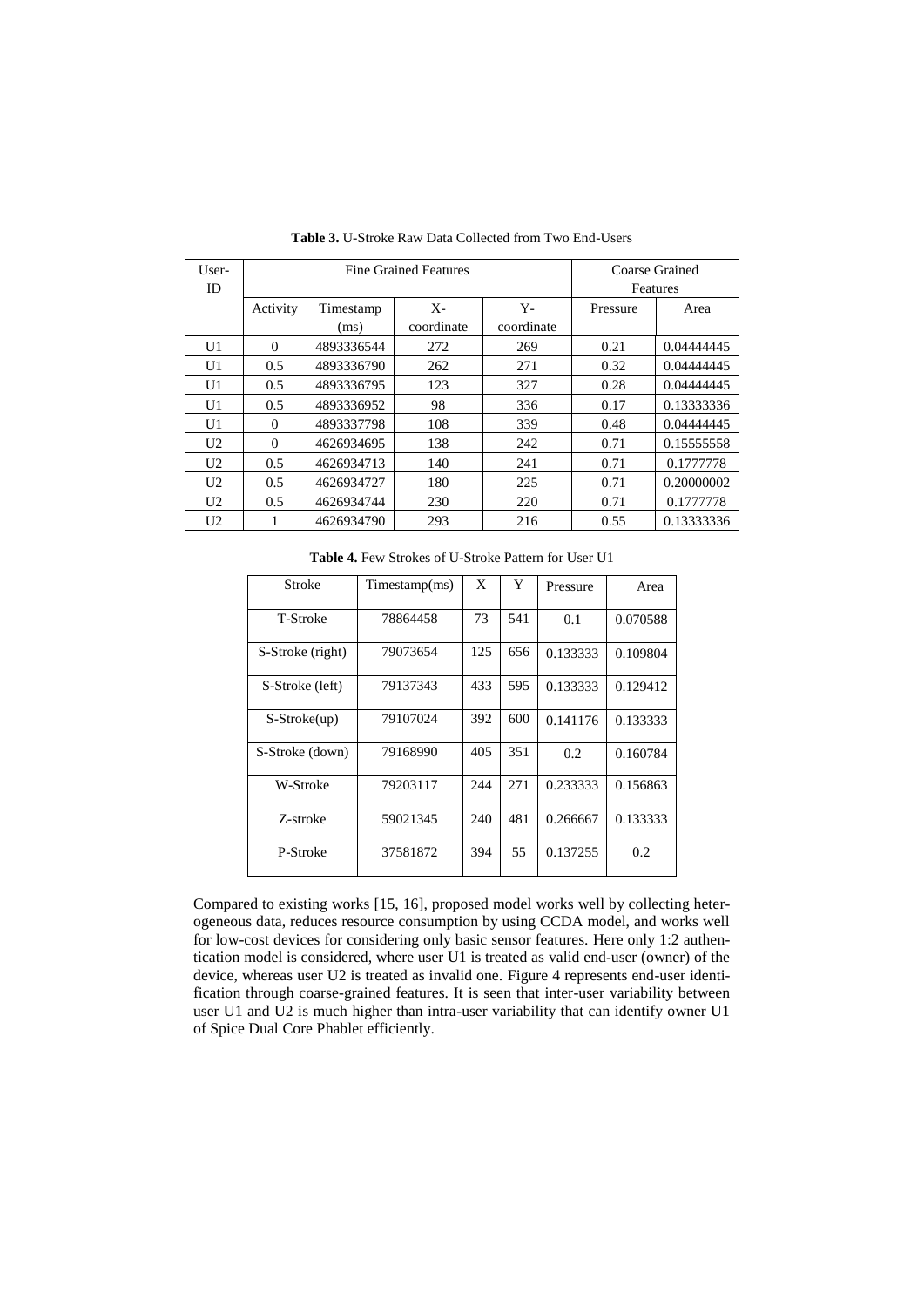

**Fig. 4.** Coarse-grained Features for End-User Identification H2HV

Remote healthcare application is considered as a use case [2] of our proposed work. In this case, data owner (patients or local caregivers) can use smart device to upload health related data towards remote web server or cloud server. Similarly healthcare professionals from remote locations can access health related data of patients through smart devices at any time. Here authentication through ubiquitous input device is most important step to validate remote health service. Our proposed model works on this direction.

## **5 Conclusion**

Existing works focus on either traditional keystroke logic or touch-stroke logic. We are designing a system model, which is capable to identify user at any place. This paper determines various patterns to build strong hybrid profile of end-users that is capable to reduce false detection, which is very harmful in uncontrolled environment. For touch stroke based authentication, multiple features are collected through userfriendly interface of Android device. This is useful to enhance the flexibility of enduser verification. Multiple features are processed separately and then fused to build user profile. Requirement of computational power is minimized by proposing CCDA model running on the background of limited resource mobile device. Proposed logic can process multiple features in a way that end-user can be identified accurately with less time and computational overhead. User profiles are frequently updated by selfloop. Procedural logic of proposed CCDA model is given in paper and result shows that owner of Spice Dual Core Phablet can be successfully identified through coarse grained features (along with fine grained features consideration) with high accuracy and less resource consumption. Detailed analysis is not given here due to shortage of space. Target of our proposed work is to apply end-user verification (H2HV) on cheap smart devices that can be used by any people within budget.

 Work is on to evaluate the performance of proposed model compared to other well-known works on this domain. Various security features, scalability, processor and memory overhead, battery consumption, and timeliness are also need to be considered to implement U-Stroke analysis in ubiquitous environment. Hopefully, direction of this research will be valuable for the further research on this domain.